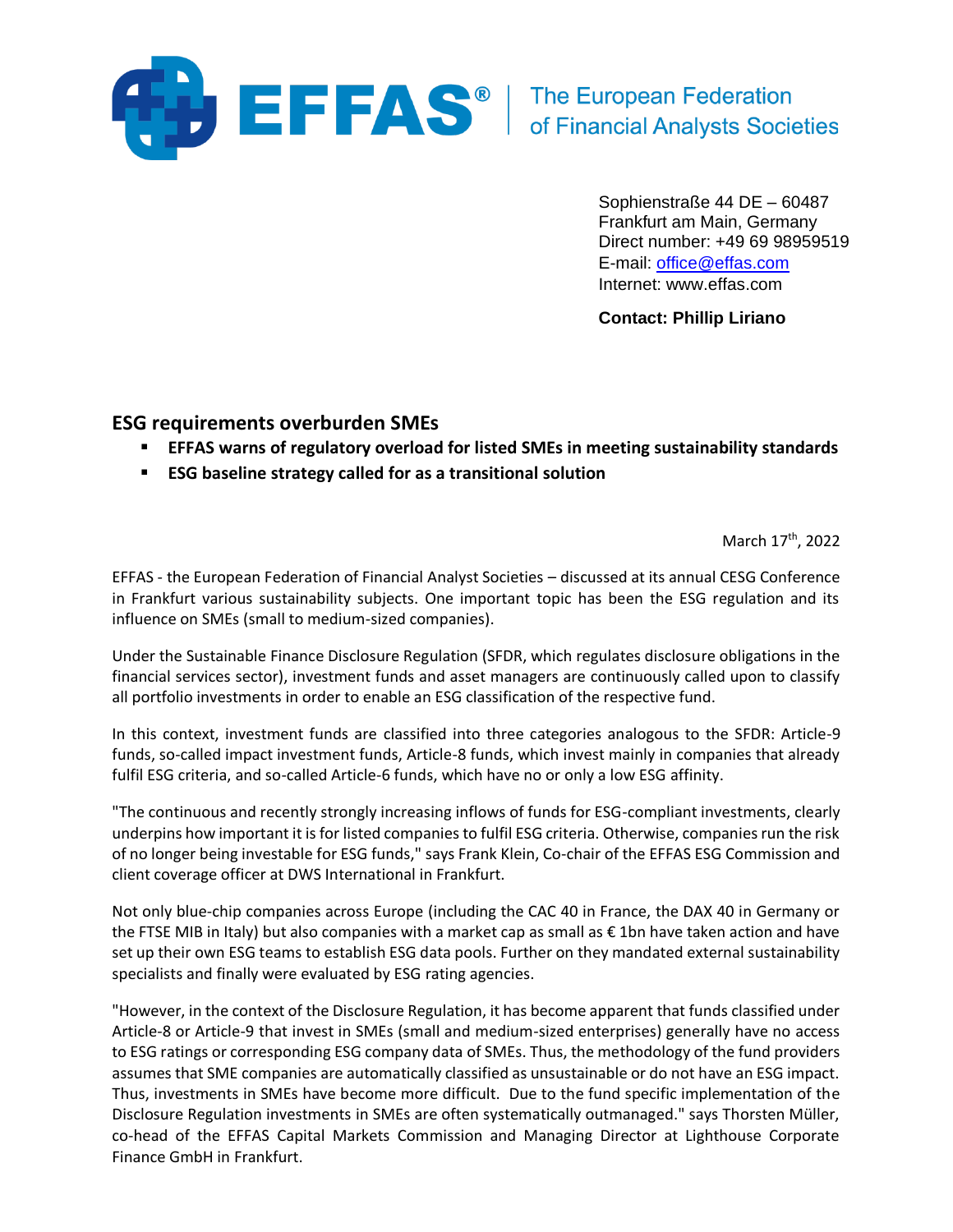

In addition to the low trading liquidity, which has already made it difficult for institutional investors to invest in SMEs for some time, there is now a further hurdle in the form of ESG requirements. "The ongoing trend towards passive fund management also in the context of ESG products increases this hurdle" adds Stefan Maxian, member of the EFFAS Capital Markets Commission and ECM director at Raiffeisen Bank International in Vienna.

"In the SME primary bond market we are witnessing an increasing number of institutional investors demanding ESG standards and thus reducing funding cost for ESG compliant companies. While non ESG compliant SME issuers may face increased funding costs or completely drop out of the investment universe of institutional investors" says Angelo Dipasquale, member of the EFFAS Capital Markets Committee and co-head of fixed income desk at equity SIM Spa in Milan.

There is the danger of a further dry up of capital market financing for SMEs. This would have disastrous consequences for growth companies, for their IPOs, capital increases, bond issues and the listed SME sector as a whole. Numerous studies prove the high importance of the SME sector for innovation and employment. In its guidelines on the further development of the Capital Markets Union, the EU Commission also points out the great importance of efficient capital market access for the SME segment. "However, by introducing ESG requirements in an undifferentiated manner according to size classes, SMEs are now threatened to become victims of the ESG regulation and its implementation," adds Thorsten Müller.

Many listed SMEs across Europe are currently unable to deliver comprehensive ESG reporting. There is a lack of trained ESG specialists, ESG data pools have not been set up yet and external consultants who can guide companies towards an ESG strategy are not available in sufficient numbers. IT- and possibly AIbased automated rating procedures for SMEs are also not yet available in Europe. According to Barbara Cohen, Co-head of EFFAS Capital Markets Commission and Executive Director of SCOPE Ratings in Paris, "currently many listed European SMEs seem simply overwhelmed with the implementation of ESG requirements".

EFFAS therefore resolutely calls for a transitional solution for capital market-oriented SMEs in Europe to be included in the EU taxonomy or in the Corporate Sustainability Reporting Directive (CSRD), which is currently in consultation. Institutional investors should be able to classify an SME as Article-8 compliant, provided that the respective company has developed a basic ESG strategy. This basic strategy should indicate ways in which the SME will develop further in the direction of sustainability in the future, corresponding data pools should be built up and which key performance indicators should be introduced. The future development of a best practice guide for an ESG baseline strategy for SMEs would be beneficial. The financial community could proactively support this process. According to EFFAS, a three year transition period would be adequate. Afterwards, the planned CSRD should come into force for capital market-oriented SMEs.

As already stated by ESMA (European Securities and Markets Authority) on the subject of the reintroduction of bundling within the framework of MiFID II, a size limit of up to  $\epsilon$  1 billion market capitalization is a suitable definition for a listed SME. If only bonds are listed, a total issue volume of up to € 250 million would be an appropriate definition from the EFFAS's point of view.